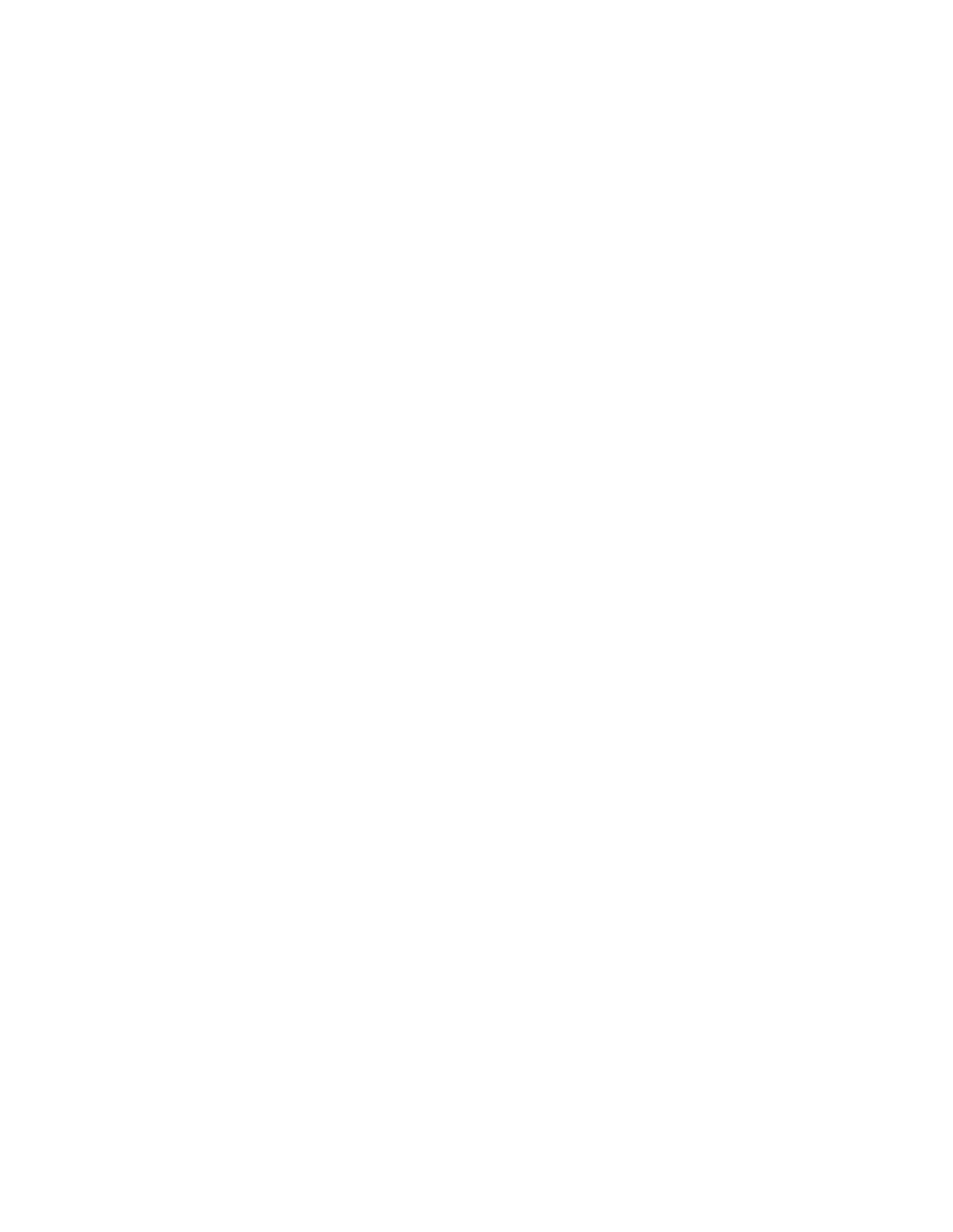### **TABLE OF CONTENTS**

| <b>SUBJECT</b> | <u> 1989 - Johann Barn, mars et al. (b. 1989)</u><br><b>PAGE</b> |
|----------------|------------------------------------------------------------------|
|                |                                                                  |
|                |                                                                  |
|                |                                                                  |
|                |                                                                  |
|                |                                                                  |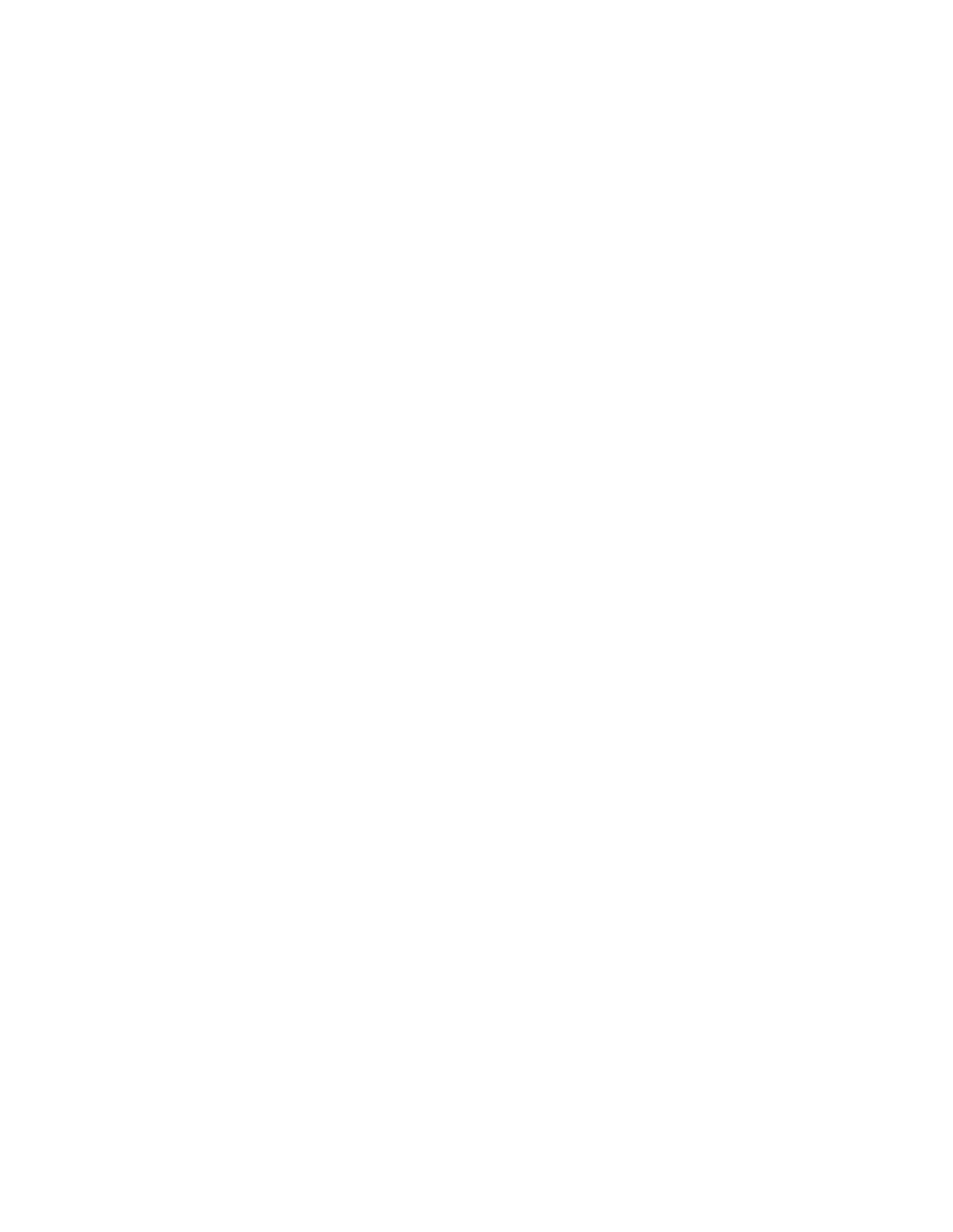#### **Introduction**

This document is intended to provide a high level summary of the proposed final 2016 supplemental operating budget proposal. Other detailed information about the specific components of this proposal can be found in the Statewide Summary & Agency Detail Document. Since this proposal contains many of the same items as in previous supplemental budget proposals, other information is available in the documents that were released on those earlier proposals. These documents are available at the Senate Ways & Means Committee website.

#### **Overview of Budget Proposal**

The proposed final 2016 supplemental budget increases Near General Fund and Opportunity Pathways spending by a net of \$191 million from the 2015-17 enacted spending level of \$38.2 billion. This reflects \$203 million in maintenance level changes for caseload and other adjustments based on current law requirements offset by approximately \$13 million in net policy level decreases. Additionally, the proposed final supplemental proposal appropriates \$190 million from the Budget Stabilization Account (BSA) for wildfire costs in the 2015-17 biennium.

The proposed final supplemental budget proposal assumes additional resources of \$46 million in the 2015-17 biennium which is based on the Department of Revenue using its existing statutory authority allowing the waiver of penalties for back taxes on royalty income if paid by October 1, 2016.

The proposed final supplemental budget proposal includes a provision that specifies that an additional \$154 million of the Public Work Assistance Account repayments will be transferred to the state general fund in the 2017-19 biennium. This \$154 million transfer would be in addition to the \$73 million per biennia transfer directed in the enacted budget.

The proposed final supplemental budget proposal includes \$29 million in fund related actions and one-time fund transfers in the 2015-17 biennium. These include: (1) \$16 million from the Public Works Assistance Account; (2) \$3 million from Employment Service Administrative Account; (3) \$3 million from the WA Housing Trust Account; and (4) \$2 million from unspent Aerospace Loan Account resources.

Based on all the changes proposed in the 2016 supplemental budget, the proposed final supplemental proposal is projected to leave \$578 million in unrestricted reserves and \$701 million in the Budget Stabilization Account at the end of the 2015-17 biennium. Based on the 4-year outlook methodology, the proposed final supplemental proposal is projected to leave an unrestricted ending fund balance of \$9 million and \$1.1 billion in the Budget Stabilization Account at the end of the 2017-19 biennium.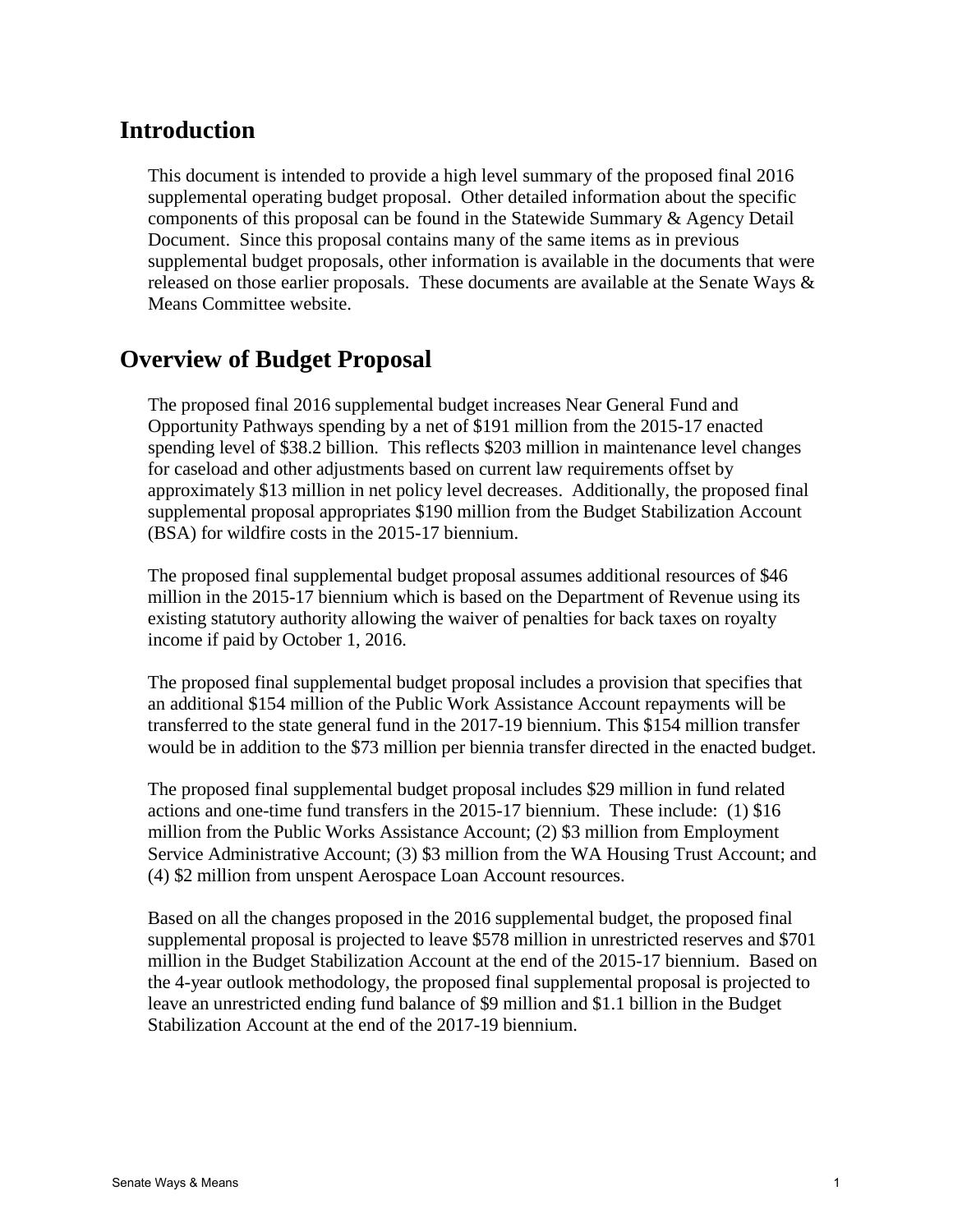#### **Spending Changes**

The proposed final supplemental proposal provides a net increase of \$203 million Near General Fund-State and Opportunity Pathways in maintenance level changes for caseload and other adjustments based on current law requirements. Areas of major increase include: (1) \$159 million in low-income health care; (2) \$24 million in the Department of Corrections; (3) \$19 million in DSHS - Long Term Care and Developmental Disabilities; and (4) \$18 million in DSHS - Economic Services. Some areas with decreases include: (1) \$34 million based on updated projections of debt service costs; and (2) \$17 million in based on adjusting K-3 class size funding based on actual utilization.

The net policy level decrease of \$13 million is comprised of \$256 million in policy level increases (in addition to \$190 million in fire related costs) and \$268 million in policy level decreases. The policy level increases include:

- \$32 million for the Moore versus Health Care Authority lawsuit related to employee health benefits.
- \$28 million for safety improvements and other actions in state mental health hospitals.
- \$29 million for home health care individual provider overtime based on federal rule changes.
- \$28 million for restoring costs in low income health care for a federal waiver that was not approved and for Healthier Washington savings that were not realized.
- \$18 million to maintain state need grant funding based on interactions with the College Bound program.
- \$13 million for collective bargaining agreement with family child care providers.
- \$11 million is provided for the establishment of a Behavioral Health Innovation Fund, four additional housing and support teams, and additional crisis teams for community mental health services.
- \$8 million based on adjusting the tuition backfill at public colleges and universities.
- \$7 million for recruitment and retention activities for K-12 staff and additional support for beginning educators.

The \$254 million in policy level decreases include:

• \$46 million in savings from utilization of additional I-502 funding for low income health care and health clinics.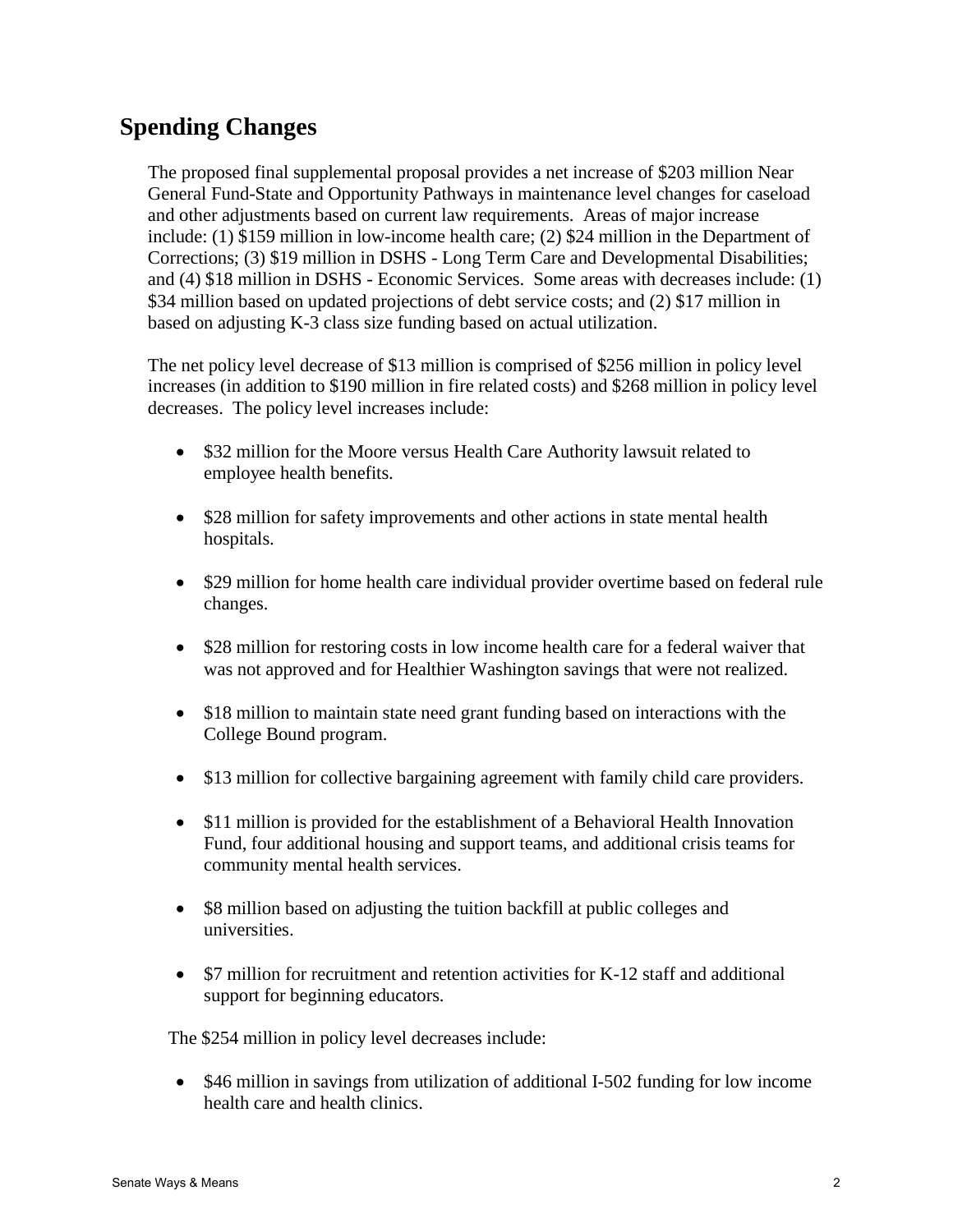- \$41 million in savings from utilizing Work First balance based on lower caseloads and additional federal contingency funding.
- \$21 million in savings from utilizing Budget Stabilization Account for base fire suppression costs rather state general fund.
- \$17 million in savings from utilizing Administrative Contingency funding in DSHS- Economic Services.
- \$13 million in savings from the Health Care Authority taking steps to maintain managed care rates at calendar year 2016 levels.
- \$11 million in savings from Southwest Regional Support Network reserves.
- \$10 million in savings from using the Performance Audit of Government Account for audit functions of the Department of Revenue.
- \$10 million in savings from using increased federal funding from the Child Care Development Block Grant for some items in the Early Achievers Program.
- \$8 million in savings from unspent TANF Employment/Training funding.
- \$7 million savings from using the Education Construction Account for maintenance and operations activities of the State Board for Community and Technical Colleges.
- \$6 million in savings from using other funds for a portion of DOC community supervision costs.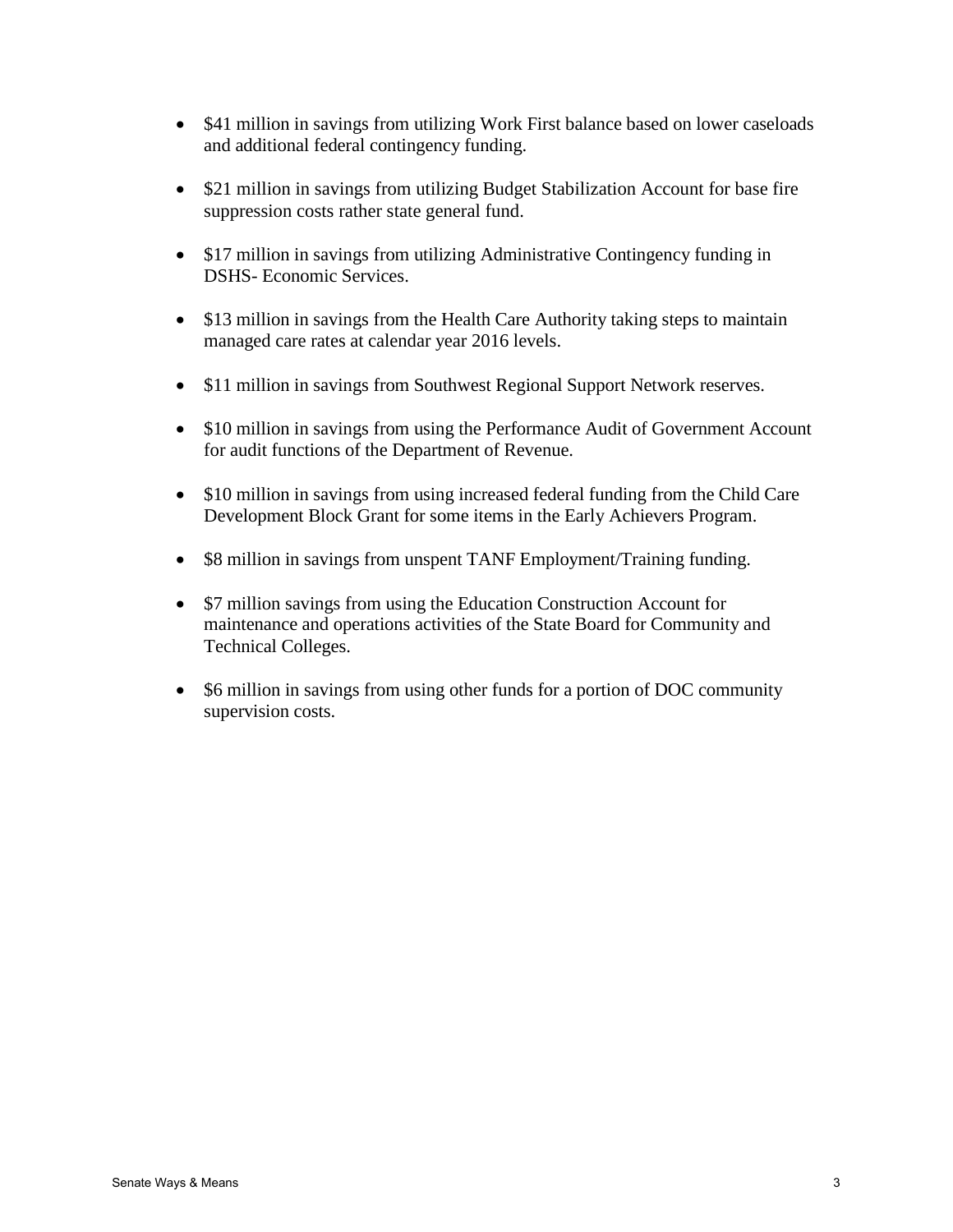#### **2016 Supplemental Balance Sheet (Proposed Final)**

#### **General Fund-State, Education Legacy Trust, and Opportunity Pathways Accounts**

**(and Budget Stabilization Account)**

**Dollars in Millions**

|                                                                     | 2015-17  |
|---------------------------------------------------------------------|----------|
| <b>RESOURCES</b>                                                    |          |
| <b>Beginning Fund Balance</b>                                       | 1,011.2  |
| <b>Revenue Forecast</b>                                             |          |
| November 2015 Forecast                                              | 37,915.6 |
| February 2016 Forecast Change                                       | (78.2)   |
| Transfer to Budget Stabilization Account (Incl. EORG)               | (435.9)  |
| Alignment to the Comprehensive Financial Statements & Other Adj     | 40.8     |
| 2015 Changes                                                        |          |
| <b>Fund Transfers (Excluding BSA)</b>                               | 178.0    |
| <b>2016 Proposed Changes</b>                                        |          |
| Fund Transfers (Excluding BSA)                                      | 29.4     |
| Revenue Legislation                                                 | (2.5)    |
| <b>Budget Driven Revenue &amp; Other</b>                            | 40.8     |
| Transfers from BSA to GFS                                           | 63.6     |
| <b>DOR Audit Assessments</b>                                        | 33.8     |
| <b>AGO</b> Settlements                                              | 3.3      |
| <b>Total Resources (including beginning fund balance)</b>           | 38,800.0 |
| <b>EXPENDITURES</b>                                                 |          |
| 2015-17 Enacted Budget                                              |          |
| Enacted Budget (with vetos)                                         | 38,219.2 |
| <b>2016 Supplemental Proposed Changes</b>                           |          |
| Proposed Maintenance Level                                          | 203.3    |
| Proposed Policy Level                                               | (12.5)   |
| <b>Assumed Reversions</b>                                           | (187.5)  |
| <b>Total Expenditures</b>                                           | 38,222.5 |
| <b>RESERVES</b>                                                     |          |
| <b>Projected Ending Balance</b>                                     | 577.5    |
| <b>Budget Stabilization Account Beginning Balance</b>               | 513.1    |
| Transfers from General Fund and Interest Earnings                   | 440.7    |
| Less Transfers Out And Spending From BSA (Early Action/EORG***)     | (253.1)  |
| <b>Projected Budget Stabilization Account Ending Balance</b>        | 700.7    |
| <b>Total Reserves (Near General Fund plus Budget Stabilization)</b> | 1,278.2  |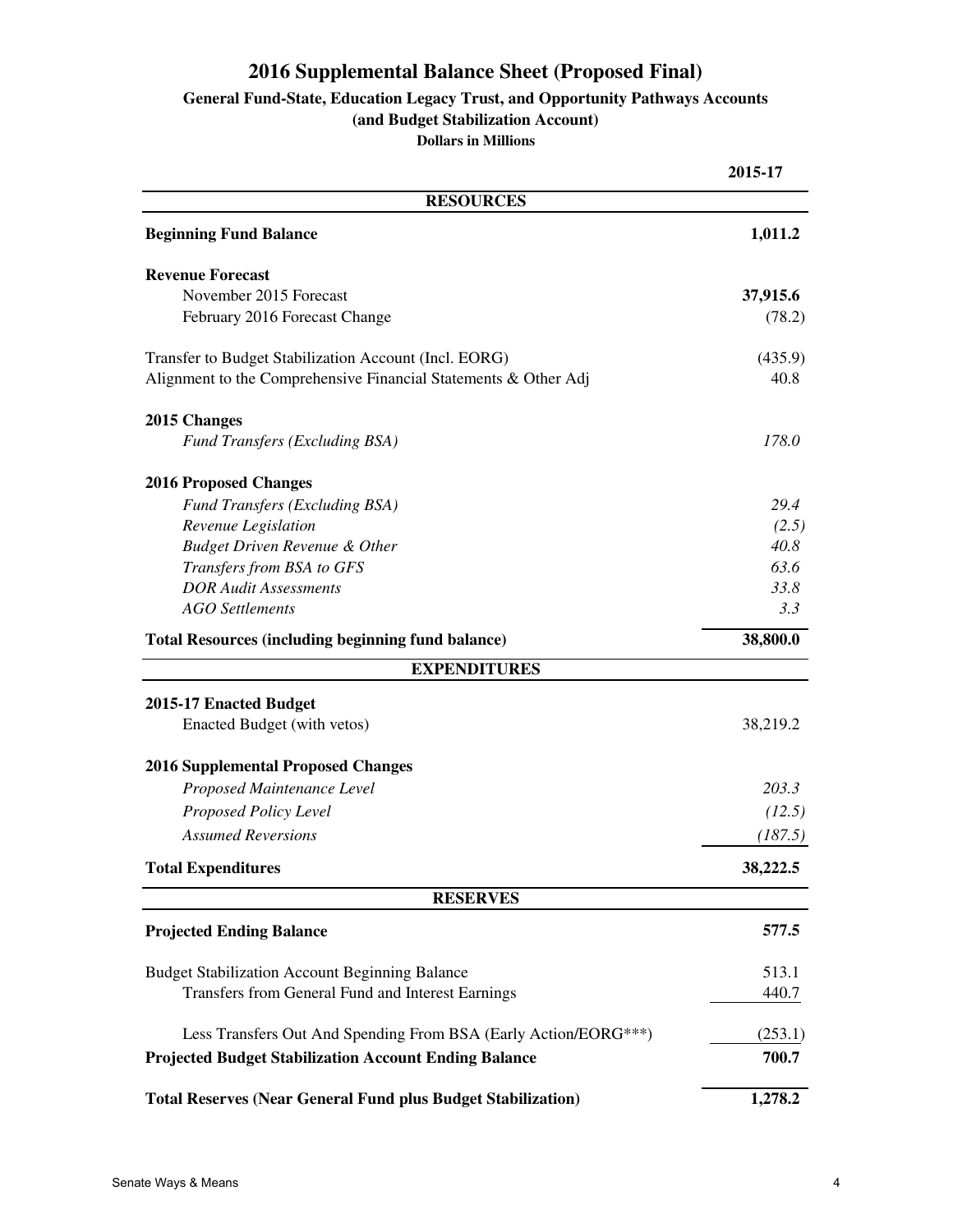## **Appendix A**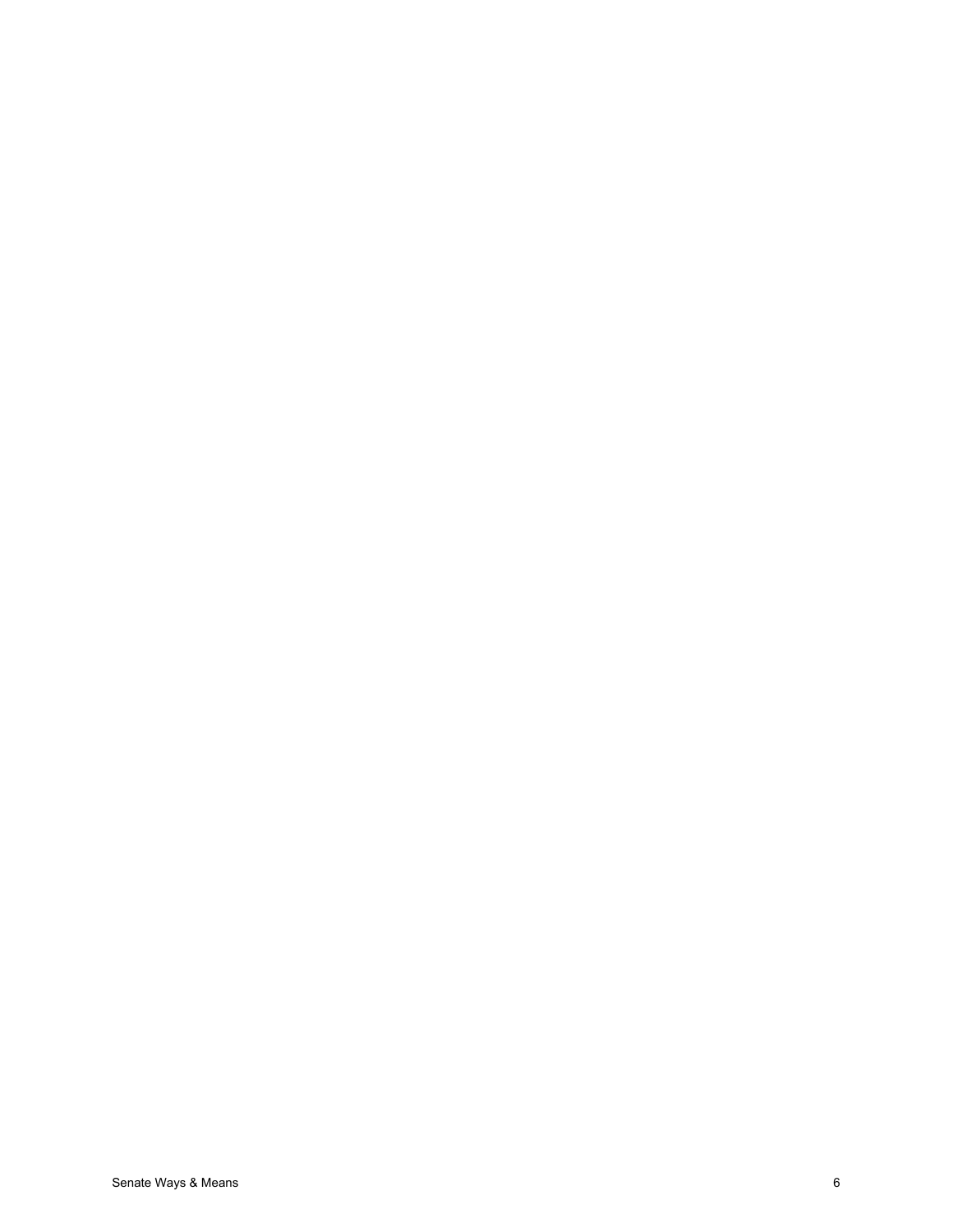#### **Fund Transfers & Budget Driven Revenue**

(Near GF-S & Opp Pathways in Millions)

| <b>2016 Proposed Fund Transfers</b>                          | 2015-17 | 2017-19 |
|--------------------------------------------------------------|---------|---------|
| To the General Fund                                          |         |         |
| <b>Public Works Fund Balance</b>                             | 16.0    | 154.4   |
| <b>Employment Services</b>                                   | 3.0     |         |
| <b>WA Housing Trust Account</b>                              | 3.0     |         |
| Aerospace Loan Account                                       | 2.0     |         |
| Savings Incentive to GF (unspent balances)                   | 1.1     |         |
| Charitable, Educational, Penal, and Reformatory Institutions | 1.0     |         |
| <b>Labor Relations Account</b>                               | 1.0     |         |
| <b>Personnel Svcs Acct Transfer</b>                          | 0.5     |         |
| Prof Engineers Acct Transfer                                 | 0.5     |         |
| Real Estate Commn Acct Transfer                              | 0.5     |         |
| <b>Real Estate Reserach Acct Transfer</b>                    | 0.5     |         |
| Flood Control addition                                       | 0.4     |         |
| <b>Disaster Response Account</b>                             |         | 29.5    |
| Elevator Account (HB 1465)                                   |         | (18.5)  |
| <b>Fund Transfers to the General Fund</b>                    | 29.4    | 165.3   |
| <b>Budget Driven Revenue</b>                                 |         |         |
| Royalties Income                                             | 46.1    |         |
| Liquor Cannibas Board Dedicated Marijuana                    | 0.5     | 0.6     |
| Lottery                                                      | 0.1     | 0.1     |
| <b>Habitat Conservation</b>                                  | (0.2)   | (0.2)   |
| <b>Liquor Revolving Fund</b>                                 | (2.7)   | (1.7)   |
| <b>HCA Health Clinics</b>                                    | (2.9)   | (0.9)   |
| <b>Budget Driven Revenue</b>                                 | 40.8    | (2.1)   |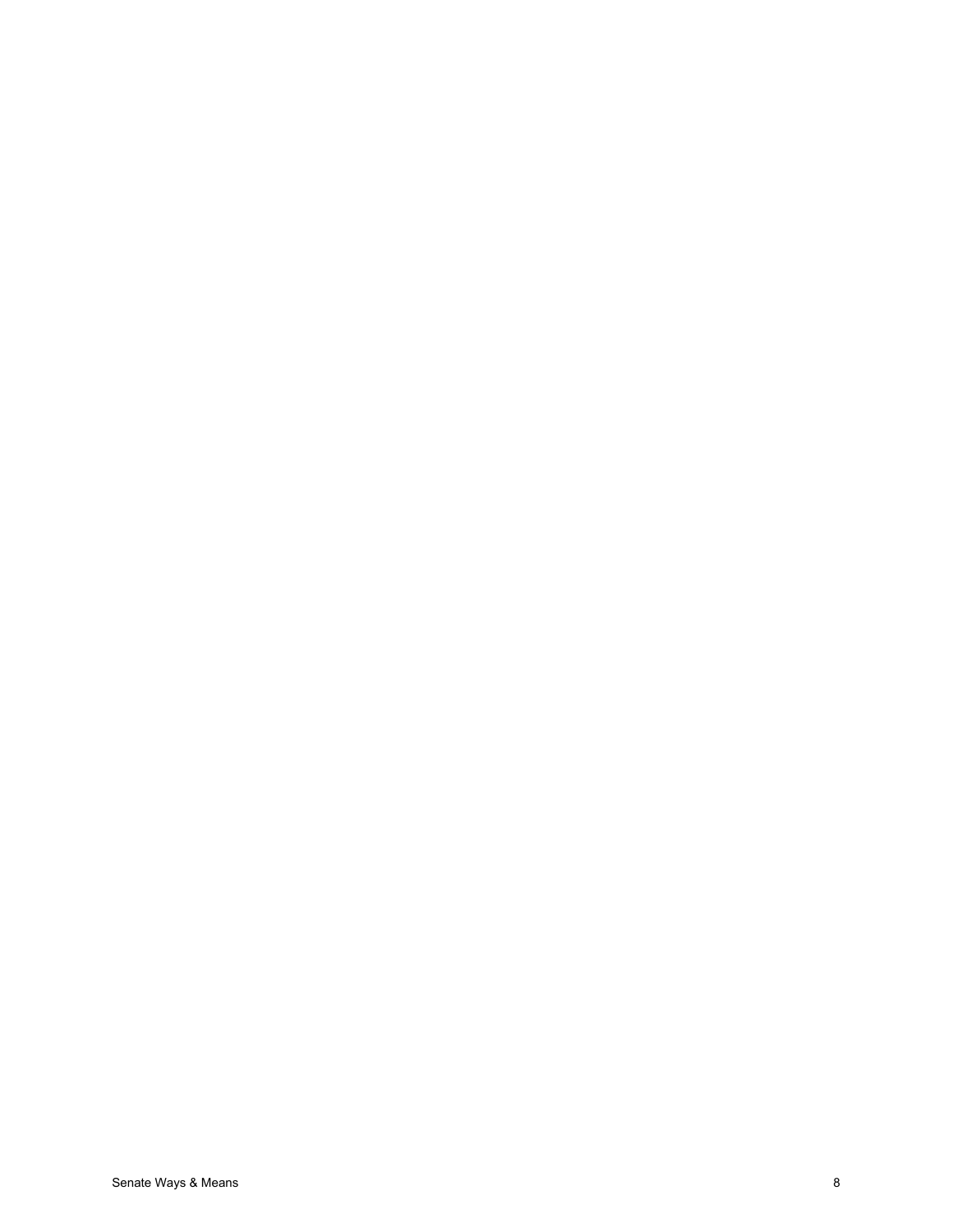## **Appendix B**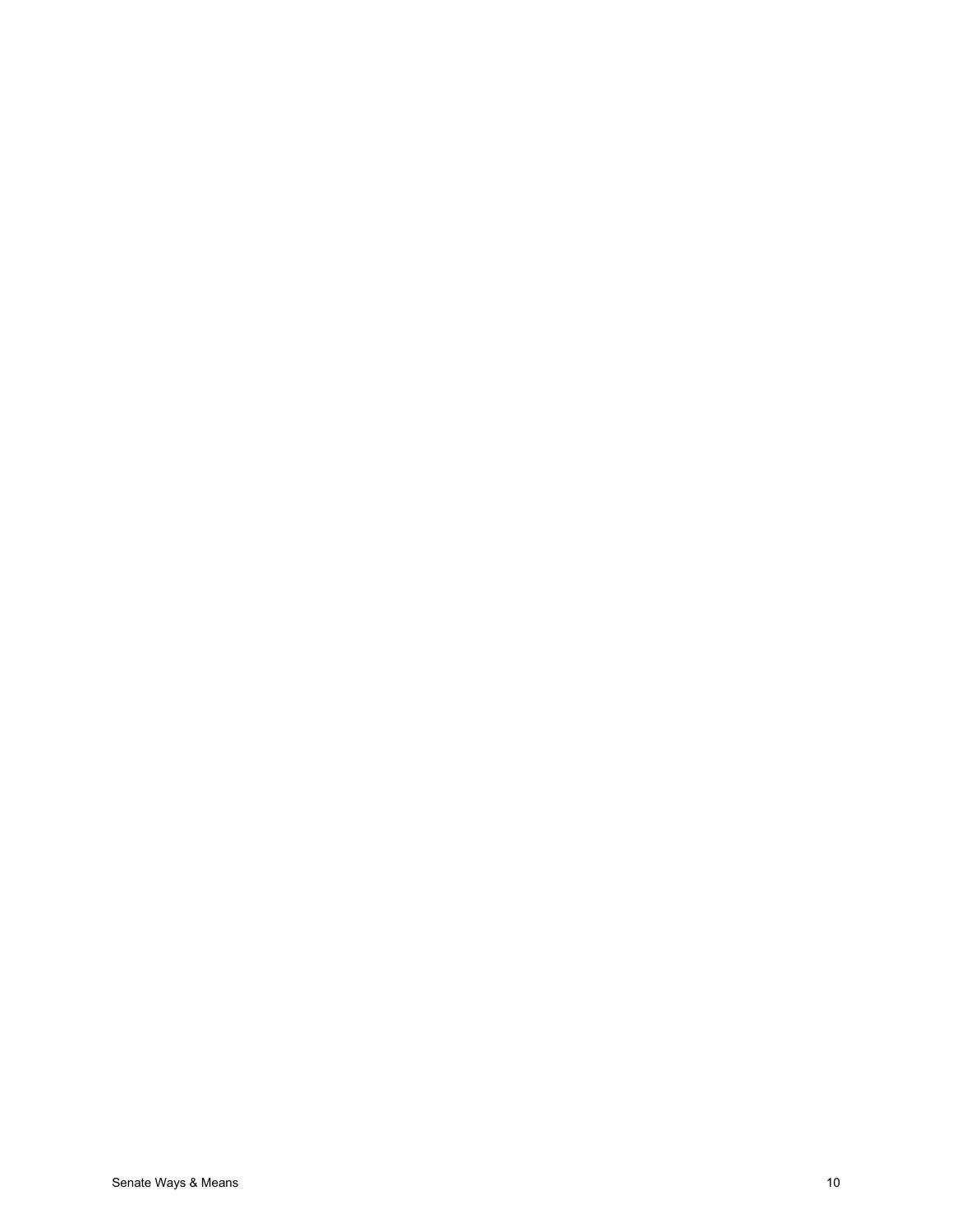#### **Proposed Final 2016 Supplemental Budget**

| (Near GF-S & Opportunity Pathways Account, Dollars in Millions) |  |  |  |
|-----------------------------------------------------------------|--|--|--|
|-----------------------------------------------------------------|--|--|--|

|                                                                   | FY 2016              | FY 2017        | 2015-17   | FY 2018        | FY 2019     | 2017-19        |
|-------------------------------------------------------------------|----------------------|----------------|-----------|----------------|-------------|----------------|
| <b>Beginning Balance</b>                                          | 1,011                | 1,134          | 1,011     | 577            | 117         | 577            |
| <b>Current Revenues</b>                                           |                      |                |           |                |             |                |
| February 2016 Revenue Forecast                                    | 18,660               | 19,178         | 37,837    | 20,021         | 20,871      | 40,892         |
| Additional Revenue Based on 4.5% Growth Rate Assumption           |                      |                |           | 20             | 72          | 92             |
|                                                                   | 18,660               | 19,178         | 37,837    | 20,041         | 20,943      | 40,983         |
| <b>Other Resource Changes</b>                                     |                      |                |           |                |             |                |
| Transfer to BSA                                                   | (184)                | (188)          | (372)     | (197)          | (205)       | (401)          |
| Extraordinary Revenue to BSA                                      | ä,                   | (64)           | (64)      | ä,             | (8)         | (8)            |
| Extraordinary Revenue transfer from BSA to GF-S                   |                      | 64             | 64        |                | 8           | 8              |
| Prior Period Adjustments                                          | 20                   | 20             | 41        | 20             | 20          | 41             |
| 2015 Session Transfers and Other Resource Changes (Net)           | 96<br>$\overline{4}$ | 82             | 178       | 51             | 51          | 101            |
| 2016 Session Transfers and Other Resource Changes (Net)           |                      | 25             | 29<br>0   | 68             | 97          | 165<br>0       |
| Other Revenue Legislation Increases                               |                      | $\pmb{0}$      |           | 0              | $\mathbf 0$ |                |
| Other Revenue Legislation Decrease                                |                      | (3)<br>44      | (3)<br>41 | (3)            | (5)         | (8)<br>(2)     |
| <b>Budget Driven Revenue</b><br><b>DOR Audit Assessments</b>      | (3)<br>34            |                | 34        | (1)            | (1)         |                |
| <b>AGO Settlements</b>                                            | 3                    |                | 3         |                |             |                |
| <b>Total Revenues and Resources (Including Beginning Balance)</b> | 19,642               | 20,292         | 38,800    | 20,557         | 21,017      | 41,457         |
|                                                                   |                      |                |           |                |             |                |
| <b>Enacted Appropriations</b>                                     | 18,639               | 19,580         | 38,219    | 20,494         | 21,036      | 41,530         |
| K-12 (excluding 2015 PL K-3 and All Day K)                        | 8,564                | 8,864          | 17,428    | 8,992          | 9,184       | 18,175         |
| K-3 Class Size                                                    | 83                   | 268            | 350       | 524            | 590         | 1,114          |
| All Day K                                                         | 55                   | 125            | 180       | 151            | 158         | 309            |
| All Other Enacted Appropriations                                  | 9,937                | 10,324         | 20,261    | 10,827         | 11,105      | 21,931         |
| 2016 Supplemental Maintenance Level                               | 37                   | 166            | 203       | 95             | 63          | 157            |
| 2016 Supplemental Policy Level                                    | (77)                 | 65             | (12)      | (48)           | 15          | (33)           |
| K-12 Education                                                    | (0)                  | 10             | 10        | 13             | 15          | 28             |
| <b>Higher Education</b>                                           | 9                    | 39             | 48        | 9              | 9           | 18             |
| K-12 Recruitment and Retention                                    |                      | 5              | 5         |                |             |                |
| Dept of Early Learning                                            | (6)                  | (3)            | (9)       | (5)            | (5)         | (10)           |
| Mental Health/Dev. Disabilities/Long Term Care                    | (27)                 | 4              | (23)      | 4              | 4           | 7              |
| Corrections/JRA/SCC                                               | $\overline{2}$       | $\overline{2}$ | 4         | $\overline{7}$ | 9           | 16             |
| Children's/Economic Svcs                                          | (16)                 | (46)           | (63)      | (30)           | (30)        | (60)           |
| Child Care CBA                                                    |                      | 13             | 13        | 13             | 13          | 26             |
| State Hospitals Enhancement                                       | 14                   | 21             | 35        | 11             | 12          | 23             |
| Low Income Health Care                                            | (2)                  | 3              | 2         | (2)            | (2)         | (4)            |
| Community MH Enhancement                                          |                      | 4              | 4         | 4              | 4           | $\overline{7}$ |
| <b>Managed Care Rates</b>                                         |                      | (13)           | (13)      | (29)           | (30)        | (59)           |
| Debt Service                                                      |                      | $\mathbf{1}$   | 1         | $\mathbf{1}$   | 1           | 3              |
| All Other                                                         | (17)                 | (2)            | (19)      | (18)           | (11)        | (28)           |
| Healthier WA & Waiver Savings Restoration                         | 20                   | 8              | 28        | 9              | 9           | 17             |
| Pension Rate Changes                                              |                      |                |           | (5)            | (6)         | (10)           |
| <b>Public Safety Enhancement Account</b>                          |                      |                |           | (50)           |             | (50)           |
| Low Income Health Care/I-502                                      | (38)                 | (5)            | (43)      | (2)            | 4           | $\overline{2}$ |
| Fires                                                             | (21)                 |                | (21)      |                |             |                |
| IP Overtime                                                       | 6                    | 23             | 29        | 21             | 20          | 41             |
| <b>Actual/Estimated Reversions</b>                                | (91)                 | (96)           | (188)     | (100)          | (105)       | (205)          |
| Other Fund Adjustments                                            |                      |                |           |                |             |                |
| <b>Revised Appropriations</b>                                     | 18,508               | 19,715         | 38,222    | 20,440         | 21,008      | 41,449         |
| <b>Projected Unrestricted Ending Balance</b>                      | 1,134                | 577            | 577.5     | 117            | 9           | 9              |
| <b>Budget Stabilization Account</b>                               |                      |                |           |                |             |                |
| <b>Beginning Balance</b>                                          | 513                  | 509            | 513       | 701            | 911         | 701            |
| <b>Transfer From GFS</b>                                          | 184                  | 188            | 372       | 197            | 205         | 401            |
| <b>Extraordinary Revenue from GF-S</b>                            | $\frac{1}{2}$        | 64             | 64        |                | (8)         | (8)            |
| Extraordinary Revenue Transfer to GF-S                            |                      | (64)           | (64)      |                | 8           | 8              |
| Appropriations from BSA for fires                                 | (190)                |                | (190)     |                |             |                |
| <b>Interest Earnings</b>                                          | 1                    | 3              | 5         | 14.01          | 27.33       | 41             |
| <b>Ending BSA Balance</b>                                         | 509                  | 701            | 701       | 911            | 1,143       | 1,143          |
| <b>Combined Near GF-S Total &amp; BSA Ending Balance</b>          | 1,643                | 1,278          | 1,278     | 1,028          | 1,152       | 1,152          |

\*\* Totals may not tie fiscal year due to rounding.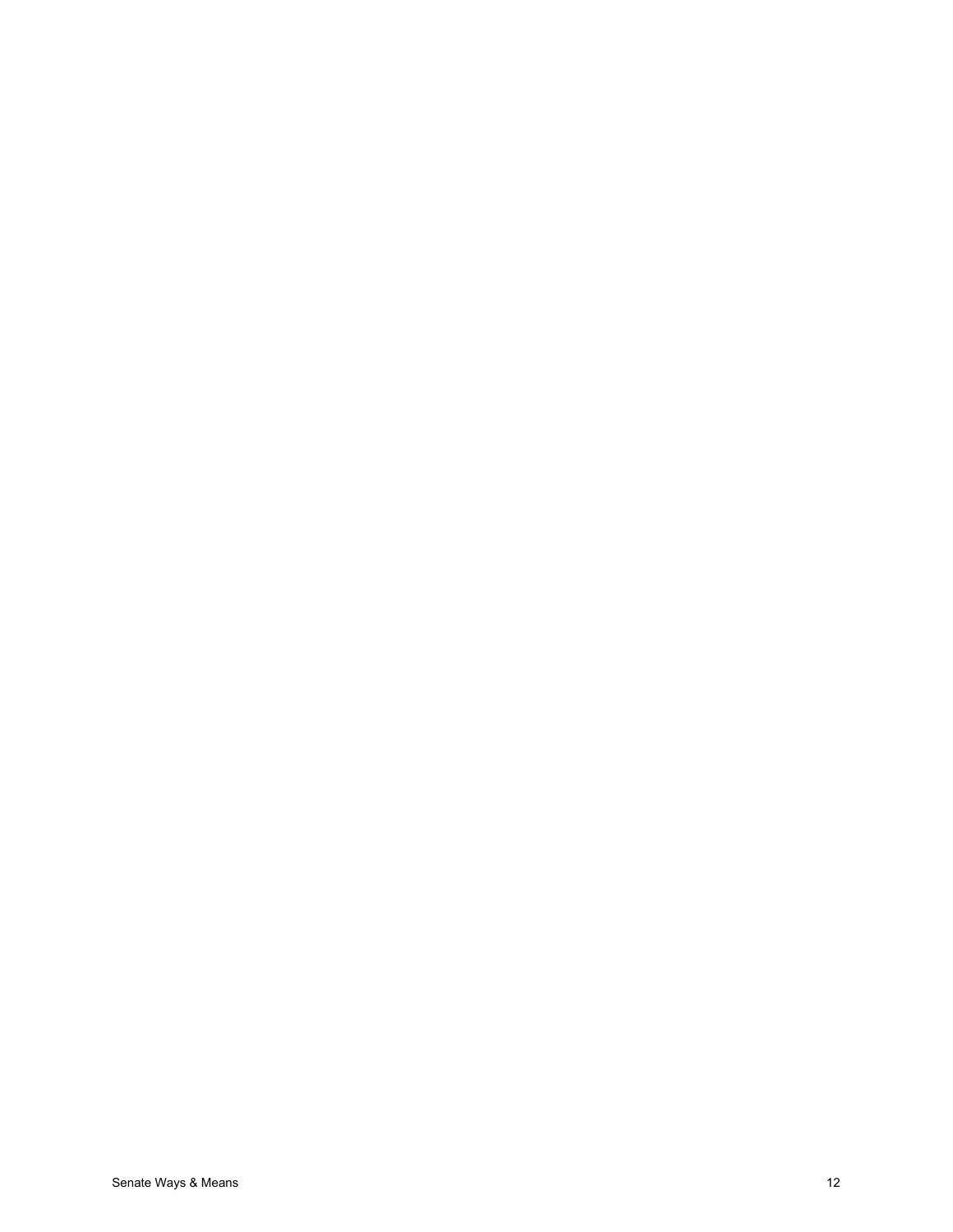## **Appendix C**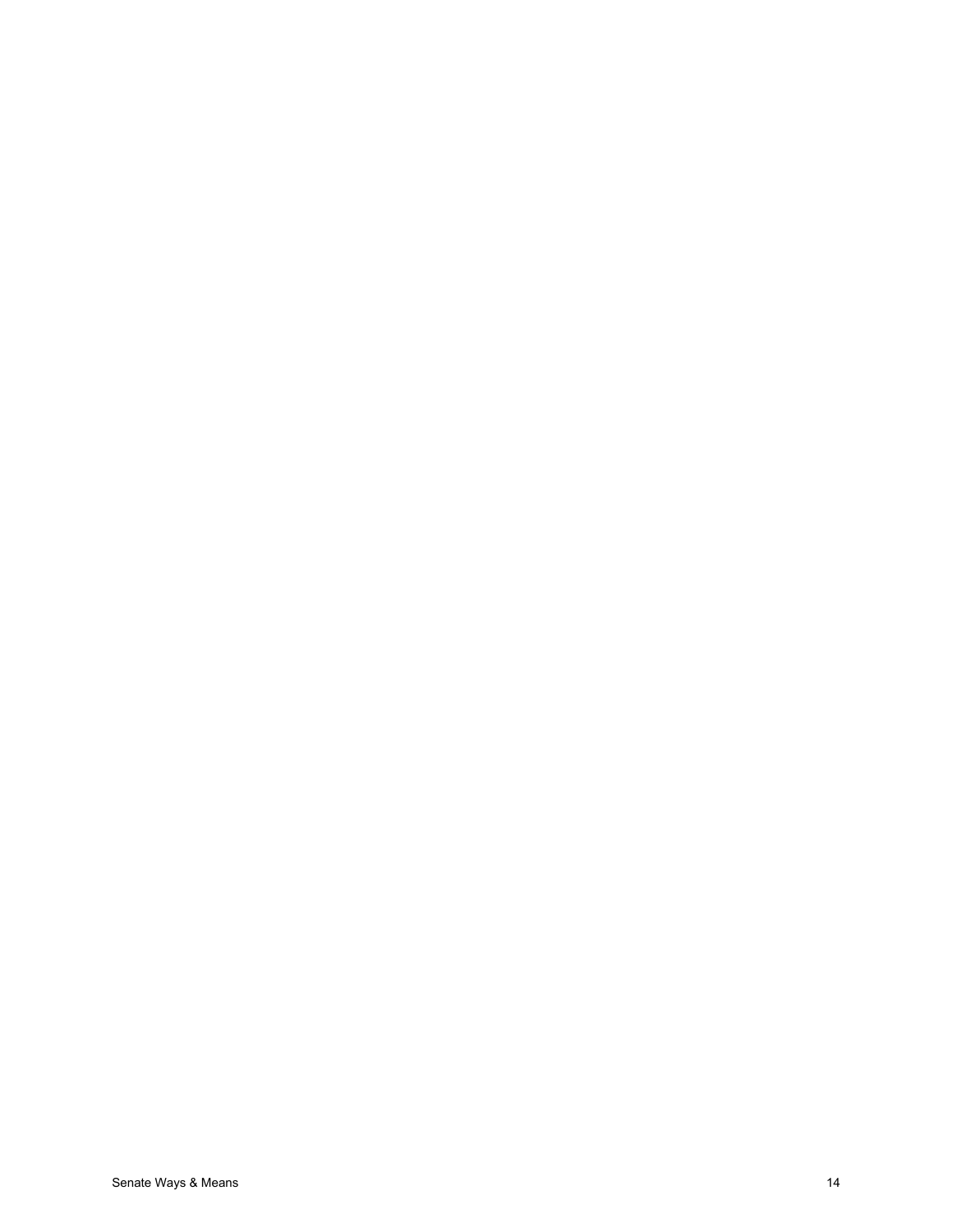2015-17 Omnibus Operating Budget -- 2016 Supplemental **2015-17 Omnibus Operating Budget -- 2016 Supplemental** (Dollars In Thousands) (Dollars In Thousands)

 $\circ$  $\circ$  $\circ$  $\circ$  $\circ$  $\circ$  $\circ$  $\circ$  $\circ$  $\circ$  $\circ$  $\circ$  $\circ$  $\circ$  $\circ$  $\circ$  $\circ$  $\circ$  $\circ$  $\circ$ 90,557  $\circ$ PSERS Membership 0 0 0 1,079 0 0 0 0 K12 Retiree Remittance 0 0 0 -5,790 0 0 0 0 Pension Merger 0 0 -75,400 0 0 0 0 0 State Employee PEBB -2,903 -5,732 -5,732 0 0 0 0 0 *Pensions & Health Benefit Related Total* **-2,903 -5,732 -81,132 -4,711 0 0 0 0** Recruit and Retain K12 Staff 5,250 0 0 98,529 0 0 0 0 Charter Schools 2,166 charter Schools 2,166 charter Charter Charter Charter Charter Charter Charter Charter Ch All Other Increases 3,130 476 405 4,871 0 0 0 0  $10$  o contrast cher Shortage 1,660  $\alpha$ ,500  $\alpha$ ,600  $\alpha$ ,600  $\alpha$ ,600  $\alpha$ ,600  $\alpha$ ,600  $\alpha$ O  $\begin{array}{ccc} 0 & 0 & 0 & 0 \ 0 & 0 & 0 & 0 \end{array}$  o  $\begin{array}{ccc} 0 & 0 & 0 \ 0 & 0 & 0 \end{array}$  o  $\begin{array}{ccc} 0 & 0 & 0 \ 0 & 0 & 0 \end{array}$ Education Funding Task Force 500 500 500 500 0 0 0 0 Paraeducator Certification 0 0 907 0 0 0 0 0 McCleary Penalty 0 0 0 21,000 0 0 0 0 School Food Programs 0 0 0 3,192 0 0 0 0 90.557 Local Effort Assist. Associated and  $\begin{matrix} 0 & 0 & 0 \ 0 & 0 & 0 \end{matrix}$ High School Assessments 0 0 0 -14,554 0 0 0 0 Outcomes of the computation of the computation of the computation of  $\alpha$  of  $\alpha$ All Other Savings -365 -365 -160 -160 0 0 0 0 *K-12 Education Total* **15,081 4,434 9,061 117,728 0 0 0 90,557** CAP Tuitive and  $\alpha$  o contribution backfill  $\alpha$  o contribution contribution of  $\alpha$ Alcoa Worker Training 3,000 3,000 0 0 0 0 0 0 All Other Increases 1,211 969 1,066 1,645 0 0 0 0 **ESHB 2376 Prop Final PSSB 6667 ESSB 6246 ESHB 2376 Prop Final PSSB 6667 ESSB 6246 ESHB 2376 Budget Stabilization - State NGF-S + Opportunity Pathways Budget Stabilization - State**  $\circ$  $\circ$  $\circ$  $\circ$  $\circ$  $\circ$ O  $\circ$  $\circ$  $\circ$  $\circ$  $\circ$  $\circ$  $\circ$  $\circ$  $\circ$  $\circ$  $\circ$  $\bullet$  $\circ$  $\circ$  $\circ$ ESSB 6246 PSSB 6667  $\circ$  $\circ$  $\circ$  $\circ$  $\circ$  $\circ$  $\circ$  $\circ$  $\circ$  $\circ$  $\circ$  $\circ$  $\circ$  $\circ$  $\circ$  $\mathbf{\Omega}$  $\circ$  $\circ$  $\circ$  $\circ$ O  $\bigcap$  $\circ$  $\circ$  $\circ$  $\circ$  $\circ$ O  $\circ$  $\circ$  $\Omega$  $\circ$  $\circ$  $\circ$  $\circ$  $\circ$  $\circ$  $\circ$  $\circ$  $\circ$  $\circ$  $\circ$  $\circ$  $\circ$ **Prop Final**  $-5,790$  $-4,711$ 98,529 2,350 500 21,000 3,192  $-160$ 1,645 ESHB 2376 1,079 0  $\circ$ 4,871 2,000  $\circ$  $\circ$  $-14,554$  $\circ$ 117,728  $\circ$  $\circ$ NGF-S + Opportunity Pathways  $-75,400$ 7,858  $-5,732$ 6,409 405 1,000 500 507  $-160$ 9,061 1,066 ESSB 6246  $\circ$  $\circ$  $-81,132$ O  $\circ$  $\circ$  $\circ$  $\circ$  $\circ$  $-343$  $\circ$  $-5,732$  $-5,732$ 3,166 1,000  $\circ$  $-365$ 7,858 3,000 969 PSSB 6667  $\circ$  $\circ$ c 476 500  $\circ$  $\circ$ 0 4,434 Prop Final  $-2,903$  $\circ$  $\circ$  $\circ$ 5,250 3,906 3,130 1,660 1,000 500  $\circ$  $\circ$  $\circ$  $\circ$  $\circ$  $\circ$ -365 15,081 7,858 3,000 1,211  $-2,903$  $\frac{8}{3}$ <br>  $\frac{8}{3}$  **Pensions & Health Benefit Related**<br>  $\frac{8}{3}$  **Pensions & Health Benefit Related**<br>
R12 Retire Remuttance<br>
R12 Refluction Merger<br>
Restin Merger<br>
Recruit and Retain K12 Staff<br> **R12 Education**<br>
Anartis *Pensions & Health Benefit Related* Pensions & Health Benefit Related Total **Higher Education Institutions** *Higher Education Institutions* Education Funding Task Force Recruit and Retain K12 Staff Local Effort Assist. Account Foster Youth Ed. Outcomes Homeless Student Stability Paraeducator Certification High School Assessments K12 Retiree Remittance School Food Programs Alcoa Worker Training State Employee PEBB All Other Increases All Other Increases CAP Tuition Backfill Teacher Shortage McCleary Penalty All Other Savings Charter Schools Pension Merger K-12 Education Total K-12 Education *K-12 Education*

\* The original Senate budget, ESSB 6246, includes \$172.7 million via a General Fund-State transfer for wildfire costs. This amount is in addition to the totals depicted on this sheet. *\* The original Senate budget, ESSB 6246, includes \$172.7 million via a General Fund-State transfer for wildfire costs. This amount is in addition to the totals depicted on this sheet.*  $NGF-P = GF-S + ELT + OpPath$ *NGF-P = GF-S + ELT + OpPath*

 $\begin{array}{ccccc} 0 & 0 & 0 & 0 \ 0 & 0 & 0 & 0 \end{array}$ Medical Education 0 0 -1,201 0 0 0 0 0

450  $\circ$ 

450  $\circ$ 

Medical Education

MESA

450

 $-1,201$ 

 $\circ$ 

 $\circ$  $\circ$ 

 $\circ$  $\circ$ 

 $\circ$  $\circ$ 

700  $\circ$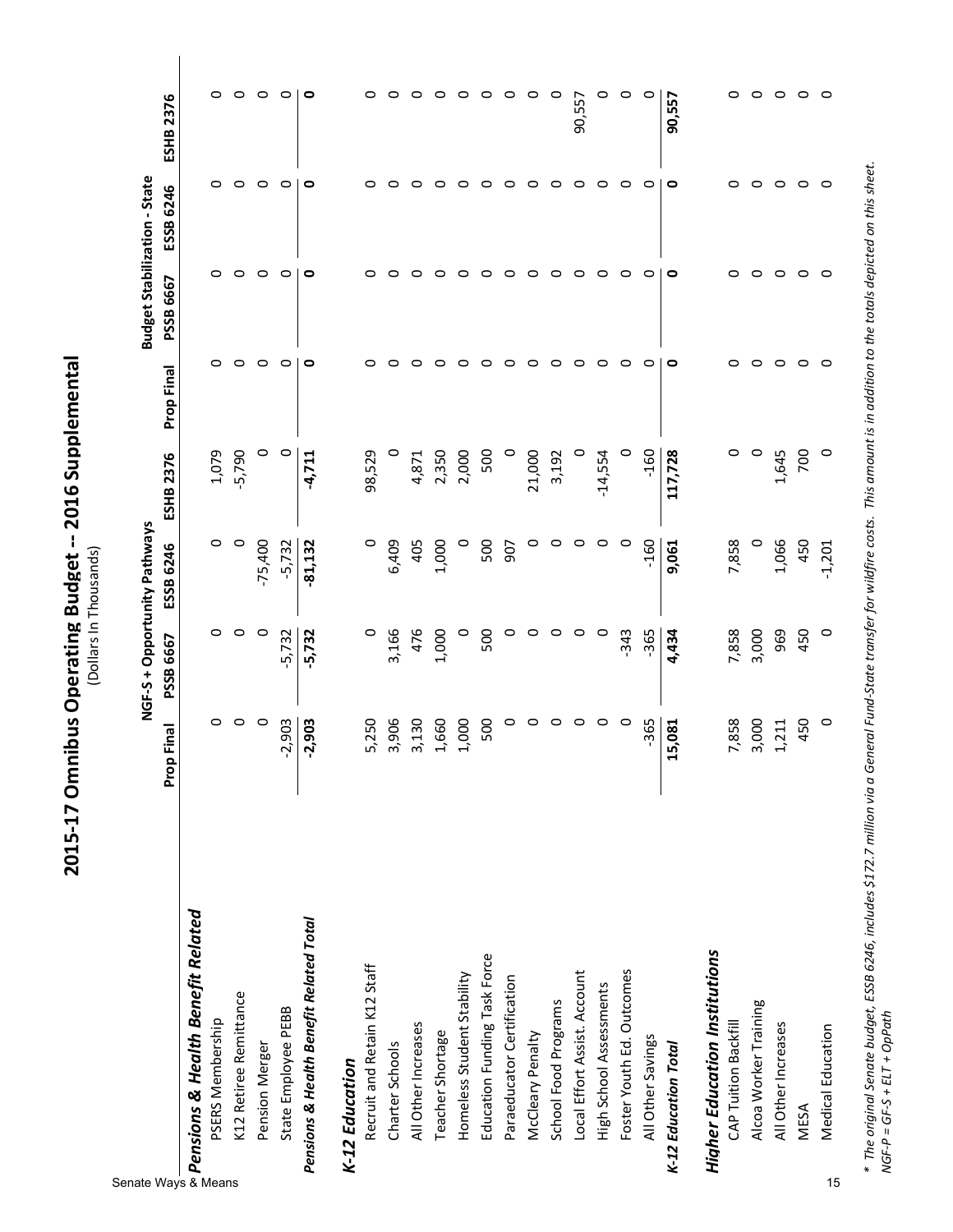2015-17 Omnibus Operating Budget -- 2016 Supplemental **2015-17 Omnibus Operating Budget -- 2016 Supplemental** (Dollars In Thousands)

| Senate Ways & Means                   |            | NGF-S + Opportunity Pathways |           |           |                   | Budget Stabilization - State |           |                  |
|---------------------------------------|------------|------------------------------|-----------|-----------|-------------------|------------------------------|-----------|------------------|
|                                       | Prop Final | PSSB 6667                    | ESSB 6246 | ESHB 2376 | <b>Prop Final</b> | PSSB 6667                    | ESSB 6246 | <b>ESHB 2376</b> |
| All Other Savings                     | 0          | $-385$                       | 57        | 0         | 0                 | 0                            | 0         | 0                |
| Shift Between Funds                   | $-7,109$   | 0                            | 0         | $\circ$   | $\circ$           | $\circ$                      | $\circ$   | $\circ$          |
| Higher Education Institutions Total   | 5,410      | 11,892                       | 8,116     | 2,345     | ۰                 | 0                            | ۰         | $\bullet$        |
| <b>Higher Education Financial Aid</b> |            |                              |           |           |                   |                              |           |                  |
| State Need Grant                      | 18,000     | 18,000                       | 13,973    | 18,000    | 0                 | 0                            | 0         | 0                |
| All Other Increases                   | 207        | 682                          | 0         | 150       | 0                 | 0                            | 0         | $\circ$          |
| Free to Finish College Program        | 0          | 0                            | 0         | 1,000     | 0                 | 0                            | $\circ$   | $\circ$          |
| Mental Health LRP                     | $\circ$    | $\circ$                      | $\circ$   | 1,000     | 0                 | 0                            | $\circ$   | $\circ$          |
| All Other Savings                     | $-104$     | $-104$                       | $-104$    | $-104$    | 0                 | 0                            | $\circ$   | $\circ$          |
| Higher Education Financial Aid Total  | 18,103     | 18,578                       | 13,869    | 20,046    | ۰                 | ۰                            | ۰         | $\bullet$        |
| Early Learning & Child Care           |            |                              |           |           |                   |                              |           |                  |
| Family Child Care Provider CBA        | 12,666     | 0                            | 0         | 12,666    | 0                 | 0                            | 0         | 0                |
| ECLIPSE Funding                       | 2,152      | 2,152                        | 0         | 2,152     | 0                 | 0                            | 0         | $\circ$          |
| All Other Increases                   | 935        | 935                          | $\circ$   | 1,326     | 0                 | 0                            | 0         | $\circ$          |
| Increased Tiered Reimbursement        | 0          | 7,017                        | 6,013     | 0         | 0                 | 0                            | 0         | $\circ$          |
| Seasonal Child Care-12 Month Elig     | $\circ$    | 0                            | 0         | 1,693     | 0                 | 0                            | $\circ$   | $\circ$          |
| One-Time Savings & Underspends        | $-2,458$   | $-2,458$                     | $-2,458$  | 0         | 0                 | 0                            | $\circ$   | $\circ$          |
| Shift Between Funds                   | $-9,800$   | $-9,800$                     | $-6,713$  | $-9,800$  | 0                 | 0                            | 0         | $\circ$          |
| Early Learning & Child Care Total     | 3,495      | $-2,154$                     | $-3,158$  | 8,037     | $\circ$           | $\circ$                      | $\circ$   | $\bullet$        |
| <b>Health Care</b>                    |            |                              |           |           |                   |                              |           |                  |
| Waiver Savings Restoration            | 16,737     | 16,737                       | 16,737    | 16,737    | 0                 | 0                            | 0         | 0                |
| Healthier WA Savings Restoration      | 11,366     | 11,366                       | 0         | 26,086    | 0                 | 0                            | 0         | $\circ$          |
| Health Home Services                  | 4,306      | 4,306                        | 3,893     | 4,306     | ○                 | $\circ$                      | $\circ$   | $\circ$          |
| Vendor Rate Increase                  | 4,154      | 4,154                        | 4,154     | 4,342     | 0                 | 0                            | $\circ$   | $\circ$          |
| All Other Increases                   | 1,070      | 1,485                        | 1,711     | 1,543     | $\circ$           | $\circ$                      | $\circ$   | $\circ$          |
| LARC Rate Increase<br>16              | $\circ$    | 0                            | 0         | 2,721     | $\circ$           | $\circ$                      | $\circ$   | $\circ$          |

\* The original Senate budget, ESSB 6246, includes \$172.7 million via a General Fund-State transfer for wildfire costs. This amount is in addition to the totals depicted on this sheet.<br>NGF-P = GF-S + ELT + OpPath *\* The original Senate budget, ESSB 6246, includes \$172.7 million via a General Fund-State transfer for wildfire costs. This amount is in addition to the totals depicted on this sheet. NGF-P = GF-S + ELT + OpPath*

 $\circ$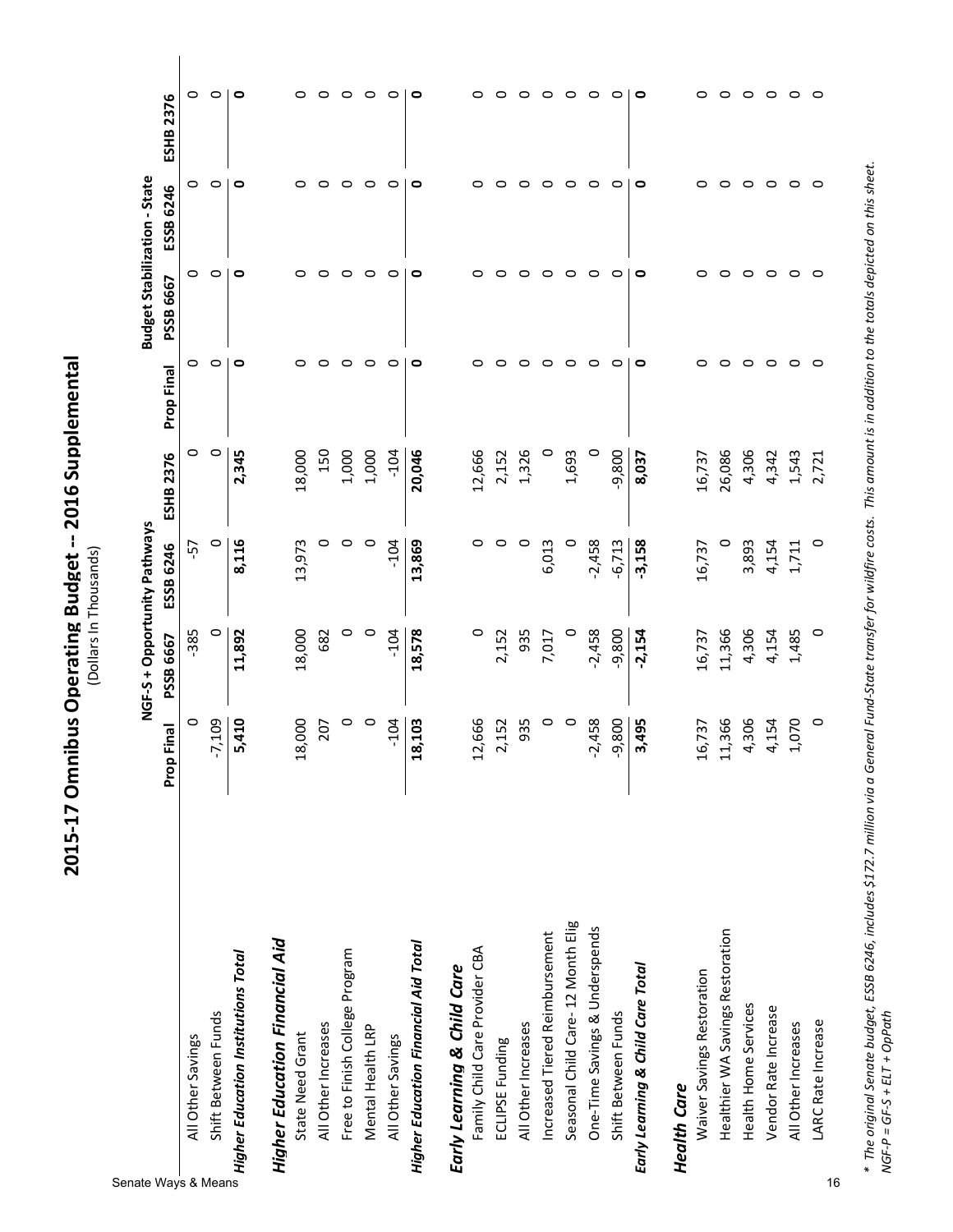2015-17 Omnibus Operating Budget -- 2016 Supplemental **2015-17 Omnibus Operating Budget -- 2016 Supplemental**

(Dollars In Thousands)

| Senate Ways & Means                |            | NGF-S + Opportunity Pathways |           |           |            | <b>Budget Stabilization - State</b> |           |                  |
|------------------------------------|------------|------------------------------|-----------|-----------|------------|-------------------------------------|-----------|------------------|
|                                    | Prop Final | PSSB 6667                    | ESSB 6246 | ESHB 2376 | Prop Final | PSSB 6667                           | ESSB 6246 | <b>ESHB 2376</b> |
| Blind-Disabled to Fee for Service  | 0          | 0                            | $-25,533$ | 0         | 0          | 0                                   | 0         | 0                |
| <b>Blind Disabled Reforms</b>      | 0          | $-12,766$                    | $\circ$   | 0         | 0          | 0                                   | 0         | 0                |
| All Other Savings                  | -668       | $-668$                       | -668      | 0         | 0          | $\circ$                             | O         | $\circ$          |
| Community Health Centers/I-502     | $-2,899$   | $-2,899$                     | $-2,899$  | $-2,933$  | 0          | 0                                   | ○         | ○                |
| Inpatient Cost Avoidance           | $-4,154$   | $-4,154$                     | $-4,154$  | $-4,154$  | 0          | 0                                   | 0         | 0                |
| HCA: Managed Care Rates            | $-13,303$  | 0                            | 0         | 0         | 0          | 0                                   | O         | $\circ$          |
| Low-Income Health Care/I-502       | $-42,988$  | $-28,988$                    | $-28,988$ | $-29,338$ | 0          | 0                                   | $\circ$   | $\circ$          |
| <b>Health Care Total</b>           | $-26,379$  | $-11,427$                    | $-35,747$ | 19,310    | 0          | 0                                   | $\circ$   | $\circ$          |
| <b>Mental Health</b>               |            |                              |           |           |            |                                     |           |                  |
| Transitional Support for WSH       | 11,000     | 23,400                       | 23,400    | 11,000    | 0          | 0                                   | 0         | 0                |
| Compensation Increases             | 9,532      | 8,681                        | 8,681     | 10,007    | 0          | 0                                   | 0         | o                |
| Behavioral Health Innovation Fund  | 6,777      | 0                            | 0         | 10,566    | 0          | 0                                   | 0         | o                |
| State Hospital RN Staff            | 6,766      | $\circ$                      | $\circ$   | 6,766     | 0          | 0                                   | 0         | 0                |
| Housing Support and Step-Down Svcs | 2,000      | 2,000                        | 2,000     | 2,000     | 0          | ○                                   | $\circ$   | 0                |
| Expand Mobile Crisis Teams         | 1,958      | 0                            | 0         | 2,724     | 0          | 0                                   | 0         | 0                |
| All Other Increases                | 1,686      | 609                          | 609       | 1,603     | 0          | 0                                   | O         | 0                |
| Youth Mental Health Services       | 668        | $\circ$                      | $\circ$   | 1,709     | 0          | 0                                   | $\circ$   | 0                |
| Enhanced Community SVCS Plus NH    | 537        | 651                          | 1,586     | 0         | 0          | 0                                   | 0         | 0                |
| WSH Civil Ward                     | 0          | 3,035                        | 3,035     | 0         | 0          | $\circ$                             | $\circ$   | 0                |
| Community Diversion Applications   | $\circ$    | 0                            | 14,085    | 0         | 0          | $\circ$                             | $\circ$   | 0                |
| Expand Crisis Triage Beds          | 0          | 0                            | 0         | 2,586     | 0          | 0                                   | 0         | 0                |
| Operating Reserves                 | 0          | $\circ$                      | $-43,611$ | 0         | 0          | $\circ$                             | $\circ$   | 0                |
| Southwest RSN Reserves             | $-11,115$  | $-12,615$                    | $-12,615$ | $-5,000$  | 0          | 0                                   | $\circ$   | ○                |
| One-Time Savings & Underspends     | $-13,834$  | $-15,607$                    | $-15,607$ | $-16,551$ | 0          | 0                                   | ○         | $\circ$          |
| Mental Health Total                | 15,975     | 10,154                       | $-18,437$ | 27,410    | 0          | 0                                   | ۰         | 0                |
| Long Term Care & DD                |            |                              |           |           |            |                                     |           |                  |
| DSHS/DD & LTC: IP Overtime<br>17   | 29,390     | 26,430                       | 26,430    | 33,817    | 0          | 0                                   | 0         | 0                |

\* The original Senate budget, ESSB 6246, includes \$172.7 million via a General Fund-State transfer for wildfire costs. This amount is in addition to the totals depicted on this sheet.<br>NGF-P = GF-S + ELT + OpPath *\* The original Senate budget, ESSB 6246, includes \$172.7 million via a General Fund-State transfer for wildfire costs. This amount is in addition to the totals depicted on this sheet. NGF-P = GF-S + ELT + OpPath*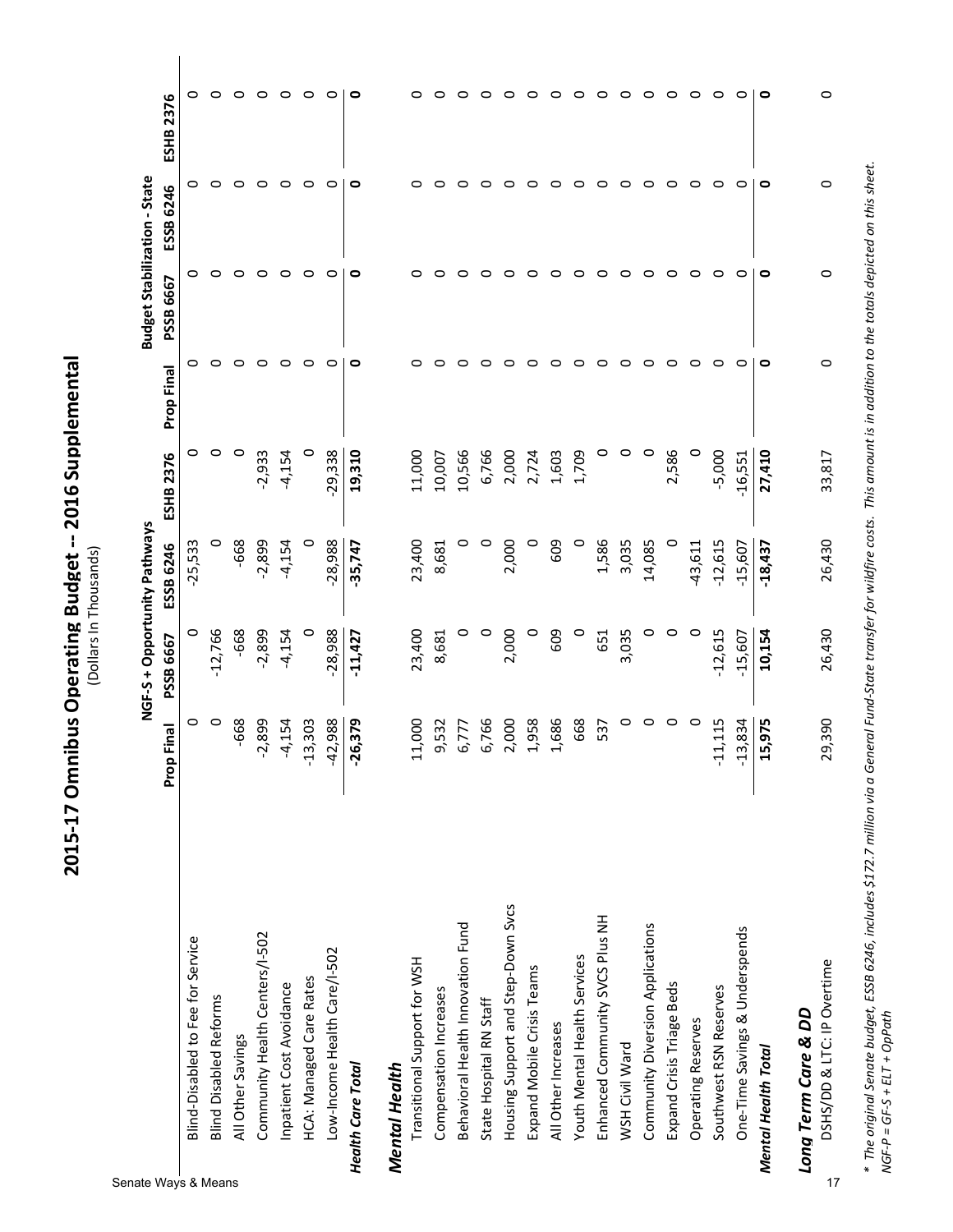2015-17 Omnibus Operating Budget -- 2016 Supplemental **2015-17 Omnibus Operating Budget -- 2016 Supplemental** (Dollars In Thousands)

|                                                                    |            | NGF-S + Opportunity Pathways |           |                  |            | Budget Stabilization - State |           |                  |
|--------------------------------------------------------------------|------------|------------------------------|-----------|------------------|------------|------------------------------|-----------|------------------|
|                                                                    | Prop Final | PSSB 6667                    | ESSB 6246 | <b>ESHB 2376</b> | Prop Final | PSSB 6667                    | ESSB 6246 | <b>ESHB 2376</b> |
| DD Client Protections                                              | 1,209      | 1,303                        | 1,303     |                  |            | 0                            |           | 0                |
| All Other Increases                                                | 1,146      | 1,063                        | 1,026     | 1,801            |            | c                            |           |                  |
| Respite Services                                                   | 834        | 0                            | 824       | 1,409            |            | c                            |           |                  |
| ABLE                                                               | 572        | 572                          | 199       | 572              |            | ○                            |           | 0                |
| Consumer-Directed Personal Care                                    | 0          | 542                          | o         |                  |            | 0                            | 0         | 0                |
| DSHS/DD & LTC: IP Informal Suppts                                  | 0          | 0                            |           | 9,019            |            | 0                            | 0         | 0                |
| Agency Provider Rates                                              | 0          | 0                            | o         | 844              | 0          | 0                            | 0         | o                |
| Transfer                                                           | -23        | -23                          | $-23$     | $-23$            | ○          | 0                            | 0         | 0                |
| All Other Savings                                                  | -983       | $-983$                       | -983      | -983             |            | 0                            | 0         | 0                |
| Shift Between Funds                                                | $-1,000$   | $-1,000$                     | $-1,000$  |                  |            | 0                            | 0         | 0                |
| Long Term Care & DD Total                                          | 31,145     | 27,904                       | 27,776    | 46,456           | 0          | 0                            | 0         | 0                |
| Corrections and Other Criminal Justice                             |            |                              |           |                  |            |                              |           |                  |
| All Other Increases                                                | 3,337      | 1,134                        | 624       | 3,760            |            | 0                            |           |                  |
| Work Releases                                                      | 1,687      | 1,687                        | 1,687     | 1,776            |            | ○                            |           |                  |
| DOC Contract with SBCTC                                            | 1,252      | 1,252                        | 1,252     | 1,252            |            | 0                            |           |                  |
| Felony DUI                                                         | 831        | 831                          | 831       |                  |            | 0                            | o         |                  |
| WSP Recruitment and Retention                                      | 388        | 388                          | $\circ$   | 1,207            |            | $\circ$                      | 0         | o                |
| Cost of Supervision Staffing                                       | 333        | 0                            | 0         | 1,374            |            | 0                            | 0         |                  |
| Sexual Assault Kit Track/Test                                      | 23         | $\circ$                      | $\circ$   | 119              | 0          | 0                            | 0         | 0                |
| All Other Savings                                                  | -900       | -900                         | $-1,882$  | <b>900</b>       | 0          | 0                            | 0         | 0                |
| Offender Supervision                                               | $-2,268$   | $-2,268$                     | $-2,268$  | 0                | 0          | 0                            | 0         | 0                |
| Shift Between Funds                                                | $-6,023$   | $-6,023$                     | $-6,023$  | $\circ$          |            | 0                            | 0         | っ                |
| Corrections and Other Criminal Justice Total                       | $-1,340$   | $-3,899$                     | -5,779    | 8,588            | 0          | 0                            | 0         | $\circ$          |
| Medicaid Cost Allocation Correction<br><b>Other Human Services</b> | 4,852      | 1,139                        | 1,139     | 4,852            | 0          | 0                            | 0         | 0                |

\* The original Senate budget, ESSB 6246, includes \$172.7 million via a General Fund-State transfer for wildfire costs. This amount is in addition to the totals depicted on this sheet.<br>NGF-P = GF-S + ELT + OpPath *\* The original Senate budget, ESSB 6246, includes \$172.7 million via a General Fund-State transfer for wildfire costs. This amount is in addition to the totals depicted on this sheet. NGF-P = GF-S + ELT + OpPath*

All Other Increases 4,499 3,693 3,643 6,692 0 0 0 0 SCC Increases 4,157 4,157 4,157 4,142 0 0 0 0

3,693 4,157

4,499 4,157

All Other Increases SCC Increases

3,643 4,157

6,692 4,142

 $\circ$   $\circ$ 

 $\circ$   $\circ$ 

 $\circ$   $\circ$ 

 $\circ$  $\circ$ 

Senate Ways & Means 18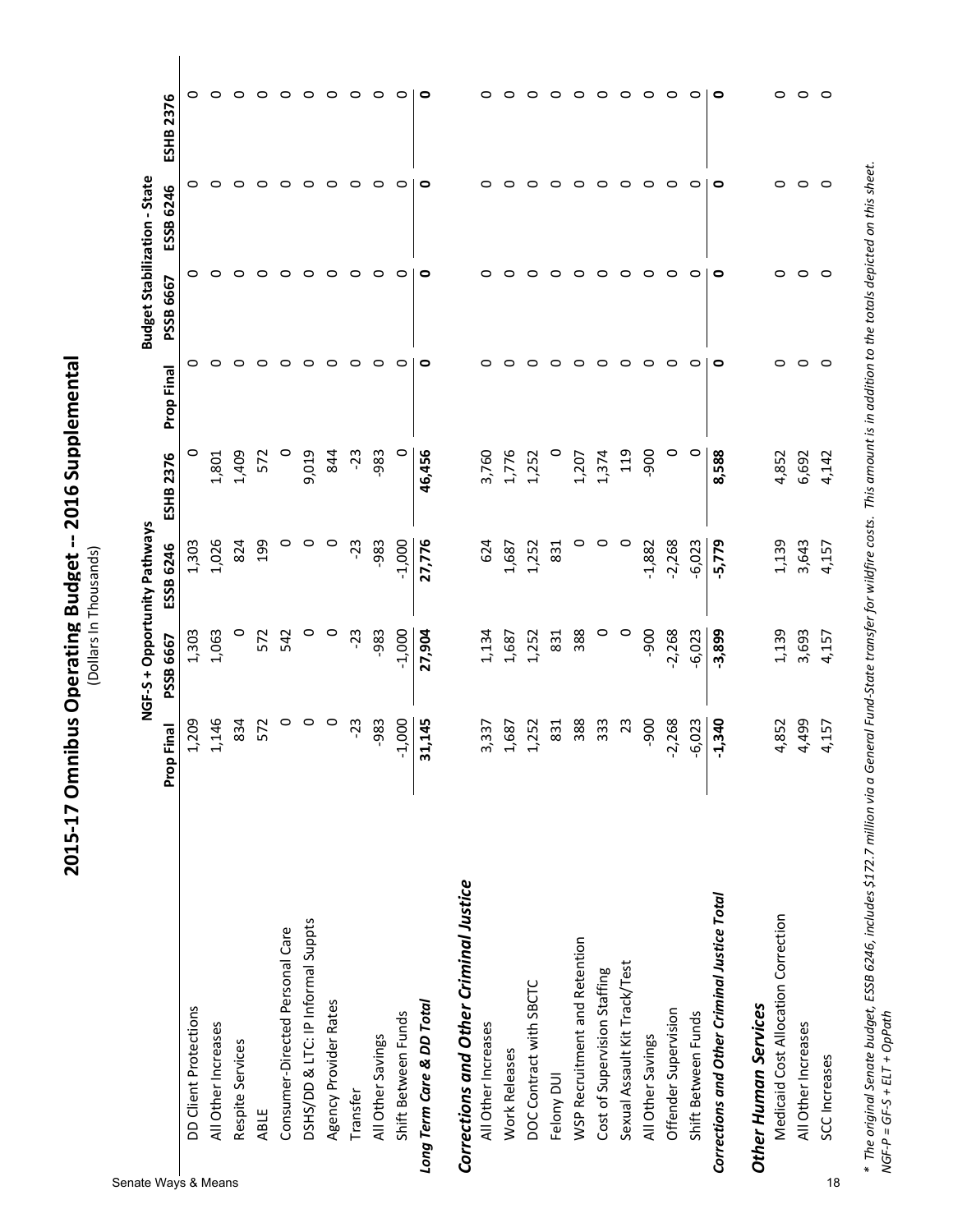2015-17 Omnibus Operating Budget -- 2016 Supplemental **2015-17 Omnibus Operating Budget -- 2016 Supplemental**

(Dollars In Thousands)

 $\overline{\phantom{a}}$ 

| Senate Ways & Means                 |            | NGF-S + Opportunity Pathways |           |           |            | <b>Budget Stabilization - State</b> |           |                  |
|-------------------------------------|------------|------------------------------|-----------|-----------|------------|-------------------------------------|-----------|------------------|
|                                     | Prop Final | PSSB 6667                    | ESSB 6246 | ESHB 2376 | Prop Final | PSSB 6667                           | ESSB 6246 | <b>ESHB 2376</b> |
| Performance Based Contracting       | 1,351      | 1,351                        | 1,351     | 1,500     |            | 0                                   | 0         | 0                |
| Youth Homelessness                  | 1,010      | 1,010                        | 0         | 4,385     | 0          | 0                                   | 0         | 0                |
| Family Assessment Response (FAR)    | 1,000      | 1,000                        | 2,274     | 1,000     | 0          | 0                                   | 0         | 0                |
| Family Reconciliation Services      | 500        | 0                            | 0         | 2,000     | 0          | 0                                   | 0         | 0                |
| Working Family Support              | $\circ$    | $\circ$                      | $\circ$   | 3,602     | 0          | 0                                   | 0         | 0                |
| Homeless Account & Services         | $\circ$    | $\circ$                      | $\circ$   | 0         | 0          | $\circ$                             | ○         | 37,229           |
| All Other Savings                   | $-4,540$   | $-4,540$                     | $-6,968$  | $-364$    | 0          | $\circ$                             | 0         | 0                |
| Underspent TANF Employment/Training | $-7,723$   | $-7,723$                     | $-7,723$  | 0         | 0          | $\circ$                             | 0         | O                |
| Shift Between Funds                 | $-17,000$  | $-17,000$                    | $-17,000$ | 0         | 0          | $\circ$                             | 0         | $\circ$          |
| WorkFirst Fund Balance              | $-41,277$  | $-41,277$                    | $-33,277$ | $-20,595$ | 0          | 0                                   | 0         | 0                |
| Other Human Services Total          | $-53,171$  | $-58,190$                    | $-52,404$ | 7,214     | 0          | 0                                   | 0         | 37,229           |
| <b>Natural Resources</b>            |            |                              |           |           |            |                                     |           |                  |
| All Other Increases                 | 5,425      | 4,296                        | 3,961     | 6,008     | 0          | 0                                   | 0         | 0                |
| Other Fire Related Increases        | 157        | 0                            | $\circ$   | 957       | 0          | 0                                   | 0         | 0                |
| All Other Savings                   | 0          | $-1,504$                     | $-1,504$  | 0         | 0          | 0                                   | 0         | 0                |
| State Parks                         | $\circ$    | $-2,133$                     | $-4,266$  | 43        | ○          | $\circ$                             | $\circ$   | 0                |
| Shift Between Funds                 | $-2,264$   | $-2,264$                     | $-2,264$  | 3,174     | $\circ$    | 0                                   | 0         | $\circ$          |
| Emergency Drought Funding           | $-7,277$   | $-7,277$                     | $-4,500$  | $-7,277$  | $\circ$    | $\circ$                             | 0         | $\circ$          |
| Fires & Other Disasters             | $-26,924$  | $-26,580$                    | $-5,525$  | $-42,454$ | 189,486    | 189,675                             | 0         | 189,675          |
| Natural Resources Total             | $-30,883$  | $-35,462$                    | $-14,098$ | $-39,549$ | 189,486    | 189,675                             | 0         | 189,675          |
| All Other Policy Changes            |            |                              |           |           |            |                                     |           |                  |
| Moore v HCA Settlement              | 32,030     | 32,208                       | 32,225    | 32,225    | 0          | 0                                   | 0         |                  |
| Data Processing Revolving Account   | 5,064      | 5,064                        | 5,064     | 9,671     | 0          | 0                                   | 0         | 0                |
| All Other Increases                 | 4,116      | 3,103                        | 2,953     | 6,980     | 0          | 0                                   | 0         | 0                |
| <b>IT</b> Pool                      | 1,734      | 2,834                        | 2,834     | $-2,826$  | 0          | $\circ$                             | 0         | 0                |
| Central Services                    | 530        | 631                          | 572       | 1,181     | 0          | $\circ$                             | 0         | 0                |
| Automatic Voter Registration<br>19  | $\circ$    | 0                            | $\circ$   | 1,337     | 0          | $\circ$                             | $\circ$   | c                |

\* The original Senate budget, ESSB 6246, includes \$172.7 million via a General Fund-State transfer for wildfire costs. This amount is in addition to the totals depicted on this sheet.<br>NGF-P = GF-S + ELT + OpPath *\* The original Senate budget, ESSB 6246, includes \$172.7 million via a General Fund-State transfer for wildfire costs. This amount is in addition to the totals depicted on this sheet. NGF-P = GF-S + ELT + OpPath*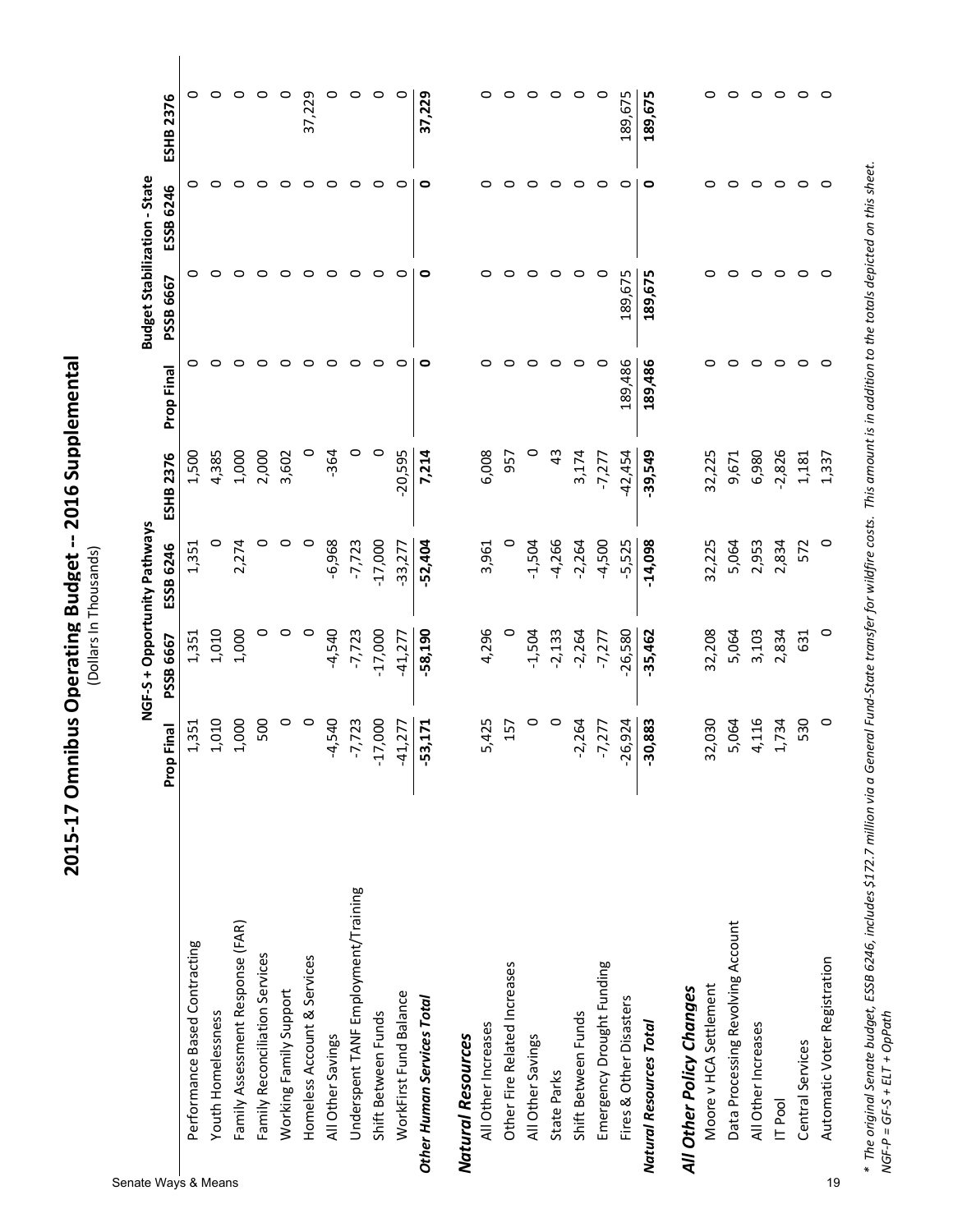2015-17 Omnibus Operating Budget -- 2016 Supplemental **2015-17 Omnibus Operating Budget -- 2016 Supplemental** (Dollars In Thousands) (Dollars In Thousands)

| Senate Ways & Means             |            | NGF-S + Opportunity Pathways |           |           |            | <b>Budget Stabilization - State</b> |           |                  |
|---------------------------------|------------|------------------------------|-----------|-----------|------------|-------------------------------------|-----------|------------------|
|                                 | Prop Final | PSSB 6667                    | ESSB 6246 | ESHB 2376 | Prop Final | PSSB 6667                           | ESSB 6246 | <b>ESHB 2376</b> |
| Eliminate Results Washington    | 0          | $-1,437$                     | $-1,437$  | 0         | 0          | 0                                   | 0         | 0                |
| Pacific Tower Reduction         | 0          | $-3,879$                     | $-3,879$  | $\circ$   | 0          | 0                                   | 0         | $\circ$          |
| Judicial Agencies               | $-274$     | $-274$                       | $-274$    | 1,853     | 0          | 0                                   | 0         | 0                |
| All Other Savings               | $-504$     | $-504$                       | -679      | $\circ$   | $\circ$    | $\circ$                             | $\circ$   | ○                |
| OFM Centralized Services        | $-7,727$   | $-7,727$                     | $-7,685$  | $\circ$   | 0          | 0                                   | 0         | $\circ$          |
| Shift Between Funds             | $-21,956$  | $-11,956$                    | $-11,956$ | $-3,500$  | O          | O                                   | $\circ$   | $\circ$          |
| All Other Policy Changes Total  | 13,013     | 18,063                       | 17,738    | 46,921    | ۰          | 0                                   | 0         | 0                |
| Maintenance Level               |            |                              |           |           |            |                                     |           |                  |
| <b>HCA: Managed Care Rates</b>  | 196,154    | 196,154                      | 196,154   | 196,154   | 0          | 0                                   | 0         | o                |
| HCA: Medicare Parts A, B, and D | 65,572     | 65,572                       | 65,572    | 65,572    | 0          | 0                                   | 0         |                  |
| K-12 Education: All Other       | 42,907     | 42,907                       | 42,716    | 42,716    | 0          | 0                                   | 0         | c                |
| Corrections                     | 24,338     | 24,338                       | 24,338    | 24,338    | 0          | 0                                   | 0         | c                |
| DSHS/DD & LTC: All Other        | 18,630     | 18,914                       | 18,914    | 18,914    | ○          | 0                                   | 0         |                  |
| DSHS: Econ. Services            | 18,352     | 18,352                       | 18,352    | 18,352    | 0          | 0                                   | 0         | っ                |
| Central Services                | 4,061      | 4,061                        | 4,061     | 4,061     | 0          | c                                   | O         | 0                |
| DSHS: Other                     | 3,506      | 3,506                        | 3,506     | 3,506     | 0          | 0                                   | 0         | 0                |
| Workers' Compensation           | 508        | 508                          | 508       | 508       | $\circ$    | c                                   | 0         | 0                |
| DSHS: Childrens                 | $-1,216$   | $-1,216$                     | $-1,216$  | $-1,216$  | $\circ$    | 0                                   | 0         | 0                |
| DSHS: Mental Health             | $-5,036$   | $-5,036$                     | $-5,036$  | $-5,036$  | 0          | 0                                   | 0         | 0                |
| K-3 Compliance Adj              | $-17,408$  | $-17,408$                    | $-52,544$ | 0         | 0          | 0                                   | 0         | 0                |
| All Other                       | $-18,707$  | $-18,707$                    | $-18,707$ | $-20,373$ | 0          | 0                                   | 0         | 0                |
| Debt Service                    | $-33,577$  | 33,577                       | $-33,577$ | $-33,577$ | $\circ$    | 0                                   | 0         | 0                |
| HCA: All Other                  | $-94,777$  | $-94,777$                    | $-94,777$ | $-94,777$ | 0          | 0                                   | 0         | $\circ$          |
| Maintenance Level Total         | 203,307    | 203,591                      | 168,264   | 219,142   | ۰          | 0                                   | ۰         | 0                |
| <b>Grand Total</b>              | 190,853    | 177,752                      | 34,069    | 478,937   | 189,486    | 189,675                             | 0         | 317,461          |
| 20                              |            |                              |           |           |            |                                     |           |                  |

\* The original Senate budget, ESSB 6246, includes \$172.7 million via a General Fund-State transfer for wildfire costs. This amount is in addition to the totals depicted on this sheet.<br>NGF-P = GF-S + ELT + OpPath *\* The original Senate budget, ESSB 6246, includes \$172.7 million via a General Fund-State transfer for wildfire costs. This amount is in addition to the totals depicted on this sheet. NGF-P = GF-S + ELT + OpPath*